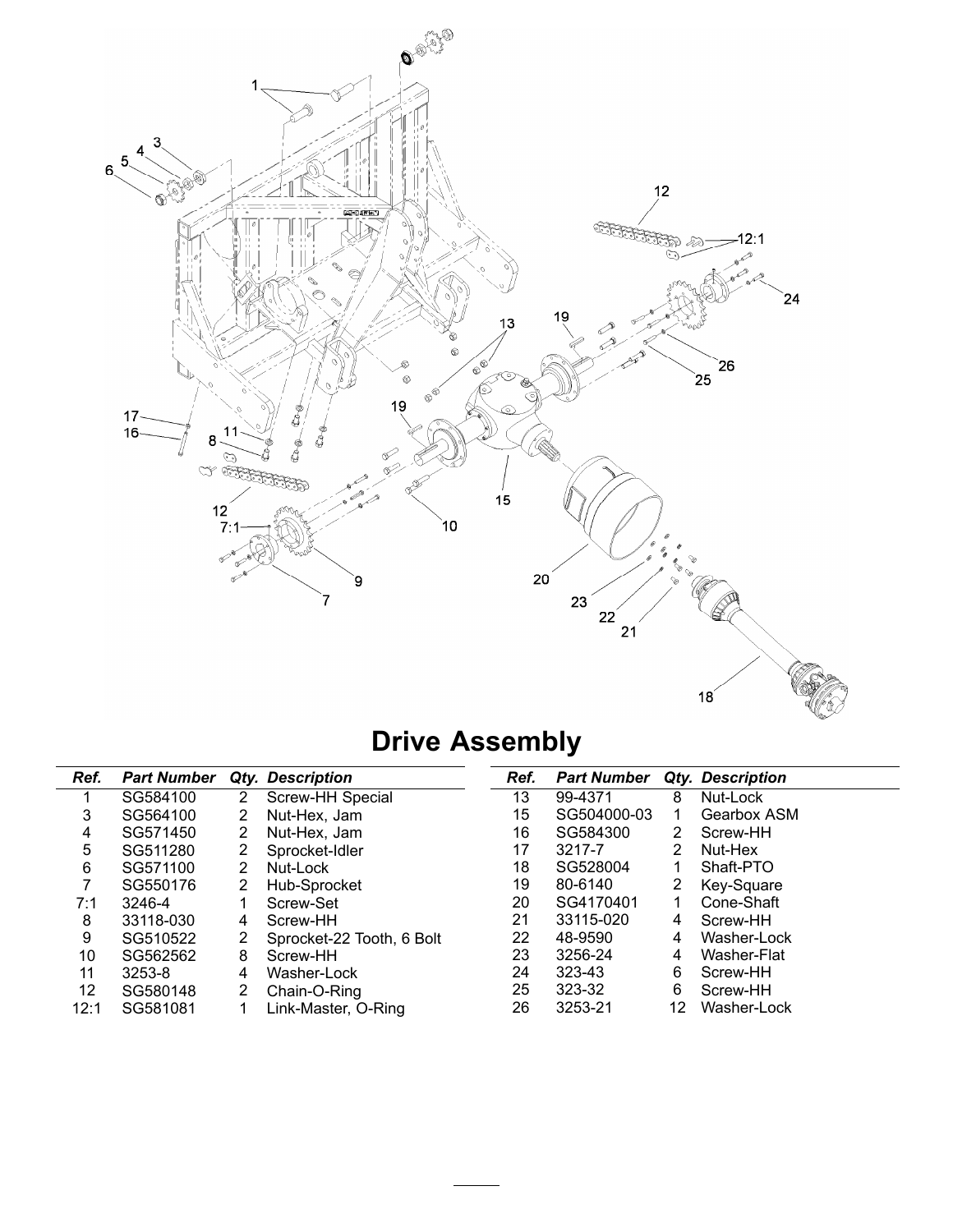

#### **PTO Shaft Assembly No. SG528004**

| Ref. | <b>Part Number</b> |    | Qty. Description             | Ref. | <b>Part Number</b> |   | Qty. Description           |
|------|--------------------|----|------------------------------|------|--------------------|---|----------------------------|
|      | 119-3100           |    | <b>Yoke-Tractor Side</b>     | 16   | 119-3115           |   | Decal-Danger               |
| 2    | 119-3101           | 2. | <b>Cross And Bearing Kit</b> | 18   | 119-3117           |   | <b>Ball And Collar Kit</b> |
| 3    | 119-3102           |    | Tube-Inner (Male PTO #4)     | 19   | 119-3118           |   | Screw And Nut ASM          |
| 4    | 119-3103           |    | Yoke W/ Tube #4              | 20   | 119-3119           | 8 | <b>Bolt And Nut ASM</b>    |
| 5    | 119-3104           |    | Pin-Roll                     | 21   | 119-3120           | 8 | Spring                     |
| 6    | 119-3105           |    | Tube-Inner, Yoke #4          | 22   | 119-3121           |   | Yoke-Flange                |
| 7    | 119-3106           |    | Clutch ASM                   | 23   | 119-3122           |   | <b>Bushing</b>             |
| 8    | 119-3107           |    | Support-Shield               | 24   | 119-3123           | 2 | Plate-Clutch               |
| 9    | 119-3108           |    | <b>Tube-Safety</b>           | 25   | 119-3124           |   | Hub                        |
| 10   | 119-3109           |    | <b>Tube-Safety</b>           | 26   | 119-3125           |   | Plate-Pressure             |
| 11   | 119-3110           |    | Connector                    | 27   | 119-3126           |   | Plate-Pressure, PTO        |
| 12   | 119-3111           |    | Cone Sets                    | 28   | 119-3127           |   | <b>Half Shaft ASM</b>      |
| 13   | 119-3112           |    | Shield-Clutch                | 29   | 119-3128           |   | Half Shaft ASM             |
| 14   | 119-3113           | 2  | Chain-Safety                 | 30   | 119-3129           |   | <b>Complete Shield ASM</b> |
| 15   | 119-3114           |    | Decal-Danger                 |      |                    |   |                            |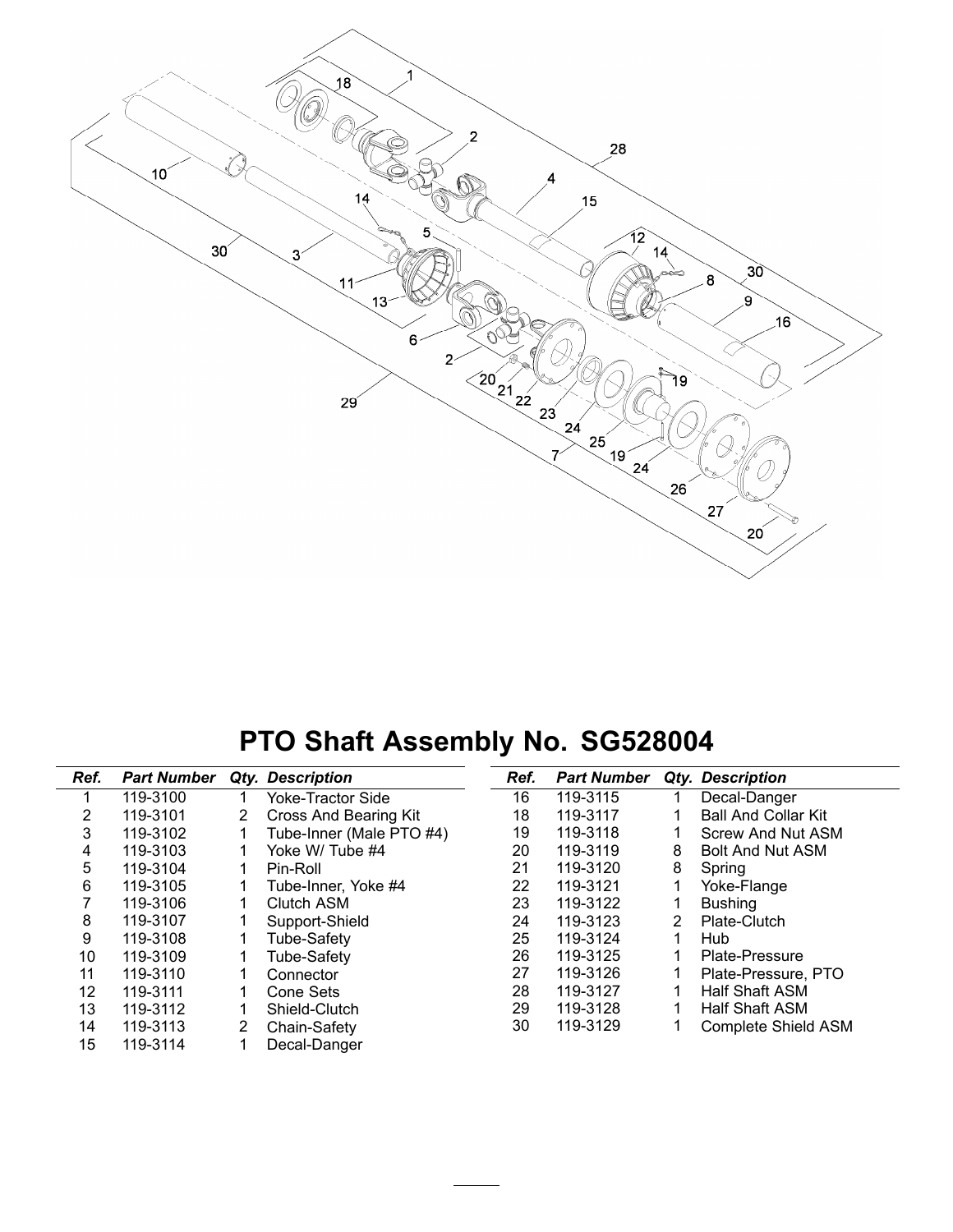

#### **Frame and Roller Assembly**

| Ref.  | <b>Part Number</b> |    | <b>Qty. Description</b> | Ref.   | <b>Part Number</b> |   | Qty. Description           |
|-------|--------------------|----|-------------------------|--------|--------------------|---|----------------------------|
|       | 3214-9             | 20 | Screw-HH                | 17     | SG715010           |   | <b>HYD Cylinder ASM</b>    |
| 2     | 3296-41            | 20 | Nut-Lock NI             | 17:1   | SG555013           | 2 | <b>Bushing</b>             |
| 5     | 117-7186           |    | Frame ASM               | 17:3   |                    |   | Cylinder-Hydraulic ■       |
| 5:2   | 117-7052           |    | Decal-No Oil            | 17:3:1 | 117-7175           |   | Seal Kit ●                 |
| 5:3   | 100-3612           |    | Decal-Warning           | 18     | SG795245           |   | Hose ASM (Short)           |
| 5:4   | 110-4668           |    | Decal-Warning, PTO      | 19     | SG795250           |   | Hose ASM (Long)            |
| 6     | SG620048-03        |    | Roller-Main             | 20     | SG715450           |   | Pin-Link, Top              |
| 7     | SG625048-01        | 2  | Bar-Roller, Vertical    | 21     | SG715875           | 2 | Pin-Hitch                  |
| 8     | SG631150-03        | 2  | Bearing-Roller          | 22     | 92-1298            | 2 | Pin-Lynch                  |
| 8:1   |                    |    | Bearing-Flange■         | 23     | 100-5389           |   | Pin-Lynch                  |
| 8:1:1 | 106-9662           | 2  | Screw-Set, HSH          | 24     | SG999018           |   | Canister-Manual, Operators |
| 8:1:2 | 302-19             |    | <b>Fitting-Grease</b>   | 25     | $322 - 3$          | 2 | Screw-HH                   |
| 9     | SG656048-03        |    | Angle-Scraper           | 35     | SG795551-03        |   | Extension-Adapter 5.50"    |
| 11    | $323 - 6$          | 2  | Screw-HH                | 36     | SG795554-03        |   | Extension-Adapter 3.50"    |
| 13    | 3253-21            | 2  | Washer-Lock             | 37     | 117-7124-03        |   | Mount-Adapter, 90 DEG      |
| 15    | SG785150-03        | 2  | Stand-Storage           |        |                    |   |                            |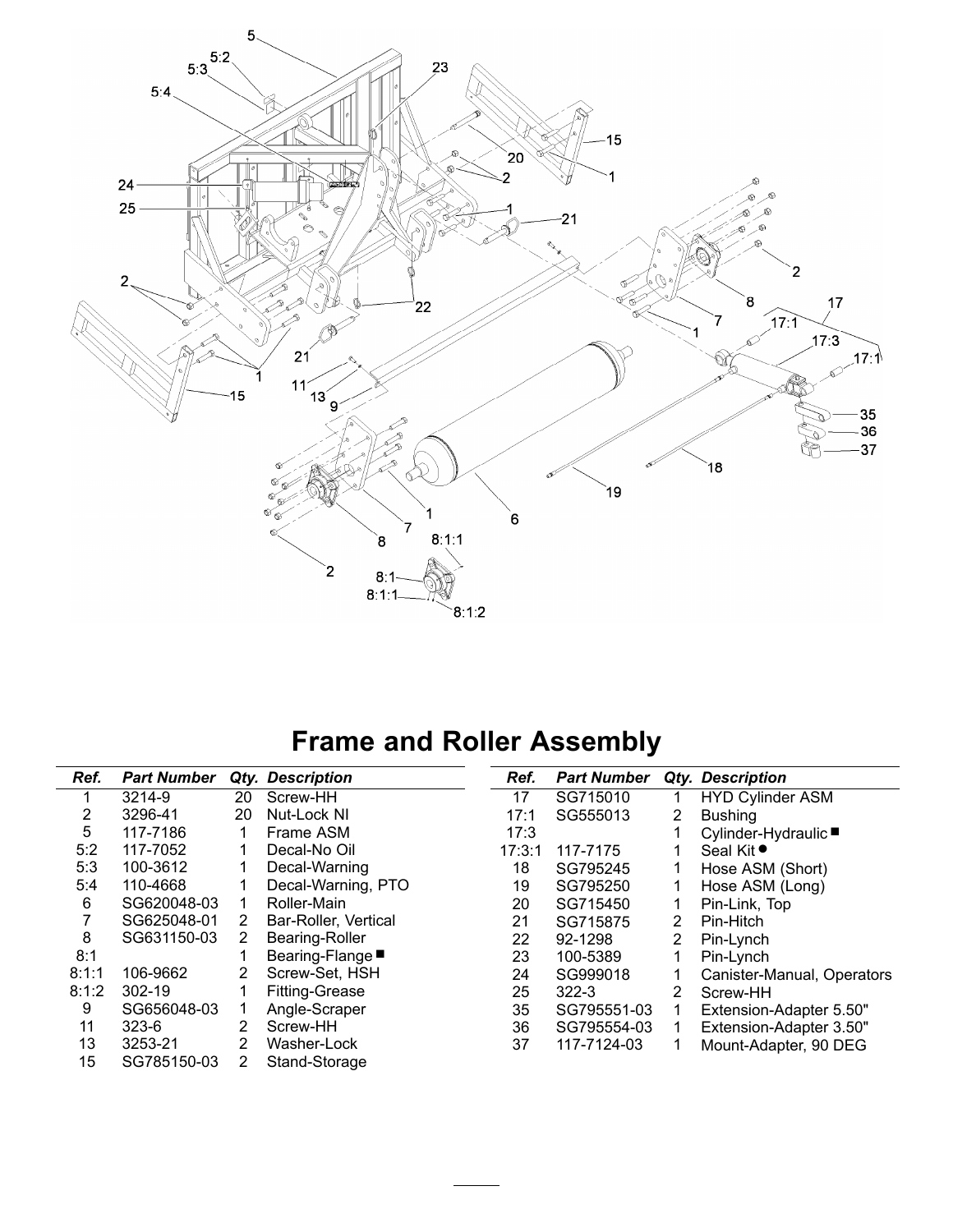

#### **LH Outside Crankshaft Assembly**

| Ref.  | <b>Part Number</b> |              | Qty. Description      |
|-------|--------------------|--------------|-----------------------|
| 1     | SG231040           |              | Brg Housing ASM       |
| 1:2   |                    | 1            | Bearing-Ball          |
| 1:2:1 | 99-0195            | 2            | Screw-Set, HSH        |
| 1:3   | SG232433           | 2            | Ring-Snap             |
| 2     | SG278625           | $\mathbf{2}$ | Screw-HH              |
| 3     | 3296-41            | $\mathbf{2}$ | Nut-Lock NI           |
| 4     | SG211557           | 1            | Shaft-Stub, Outside   |
| 5     | SG361375           | 1.           | Nut-Hex Jam           |
| 6     | SG241753           | 1            | Washer-Crank, Clipped |
| 7     | SG215000-03        | 1            | Arm-Crank             |
| 8     | SG281240           | 1            | Plate-Locking         |
| 9     | SG261535           |              | Nut-Hex               |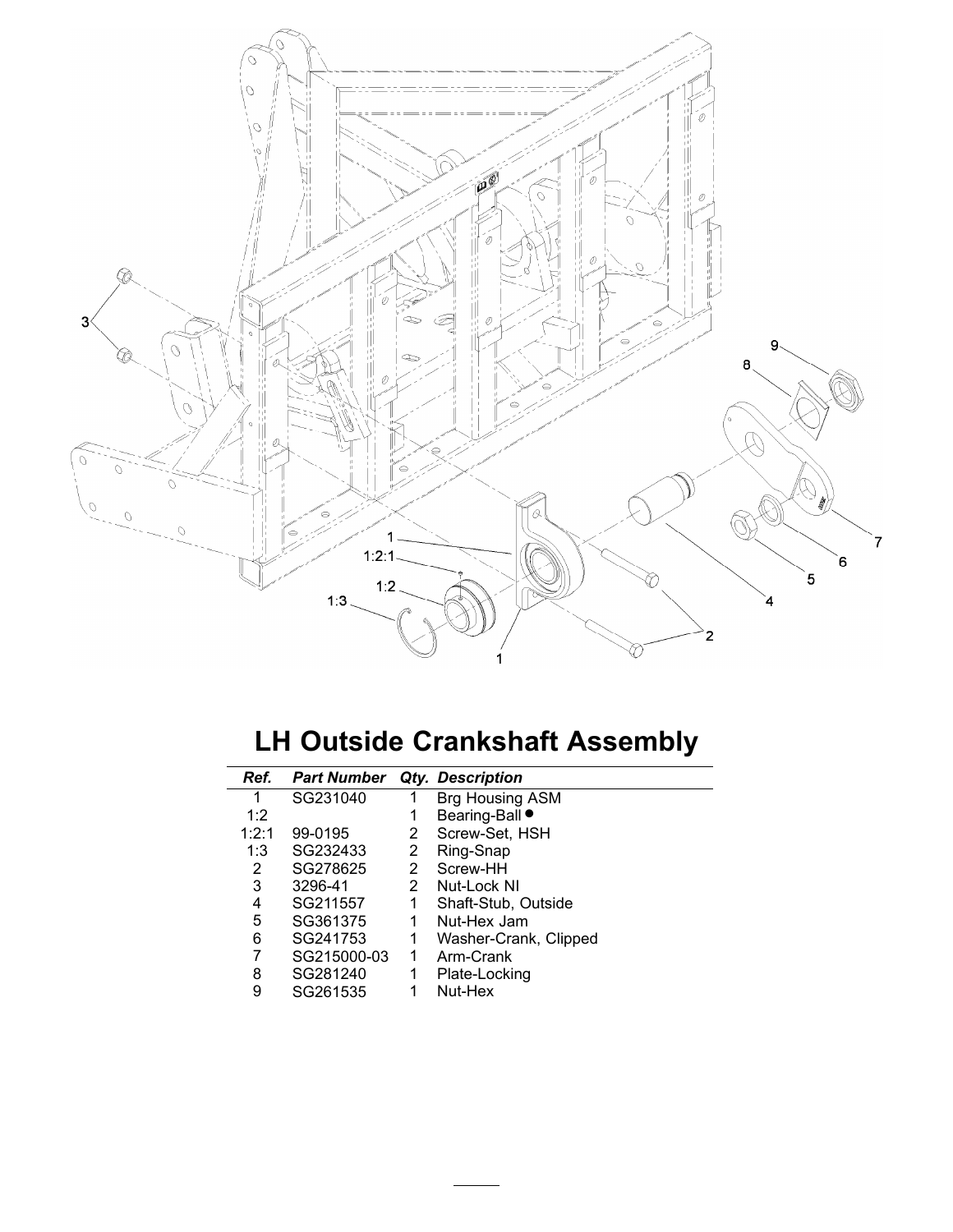

# **Left Crankshaft Assembly**

| Ref. | <b>Part Number</b> |   | Qty. Description       | Ref.  | <b>Part Number</b> |   | Qty. Description       |
|------|--------------------|---|------------------------|-------|--------------------|---|------------------------|
|      | SG261535           | 2 | Nut-Hex                | 8:2:1 | 99-0195            |   | Screw-Set, HSH         |
| 2    | SG281240           | 2 | Plate-Locking          | 8:3   | SG232433           |   | Ring-Snap              |
| 3    | SG250875           | 8 | Pin-Dowel              | 9     | 3296-41            |   | Nut-Lock NI            |
| 4    | SG210500-03        |   | Arm-Crank (1/2" Drive) | 13    | 3253-7             | 4 | Washer-Lock            |
| 5    | SG315750           | 2 | Pin-Crank              | 14    | SG271517           |   | Screw-HH               |
| 6    | SG216500           |   | Shaft-Crank            | 15    | SG200500-03        |   | Arm-Crank (1/2" Drive) |
|      | SG278625           |   | Screw-HH               | 16    | SG234149           |   | Spacer-Tube            |
| 8    | SG231040           |   | Brg Housing ASM        | 17    | SG243300           |   | Spacer-Sprocket        |
| 8:2  |                    |   | Bearing-Ball $\bullet$ | 18    | SG214025           |   | Sprocket-Bore, Plain   |

-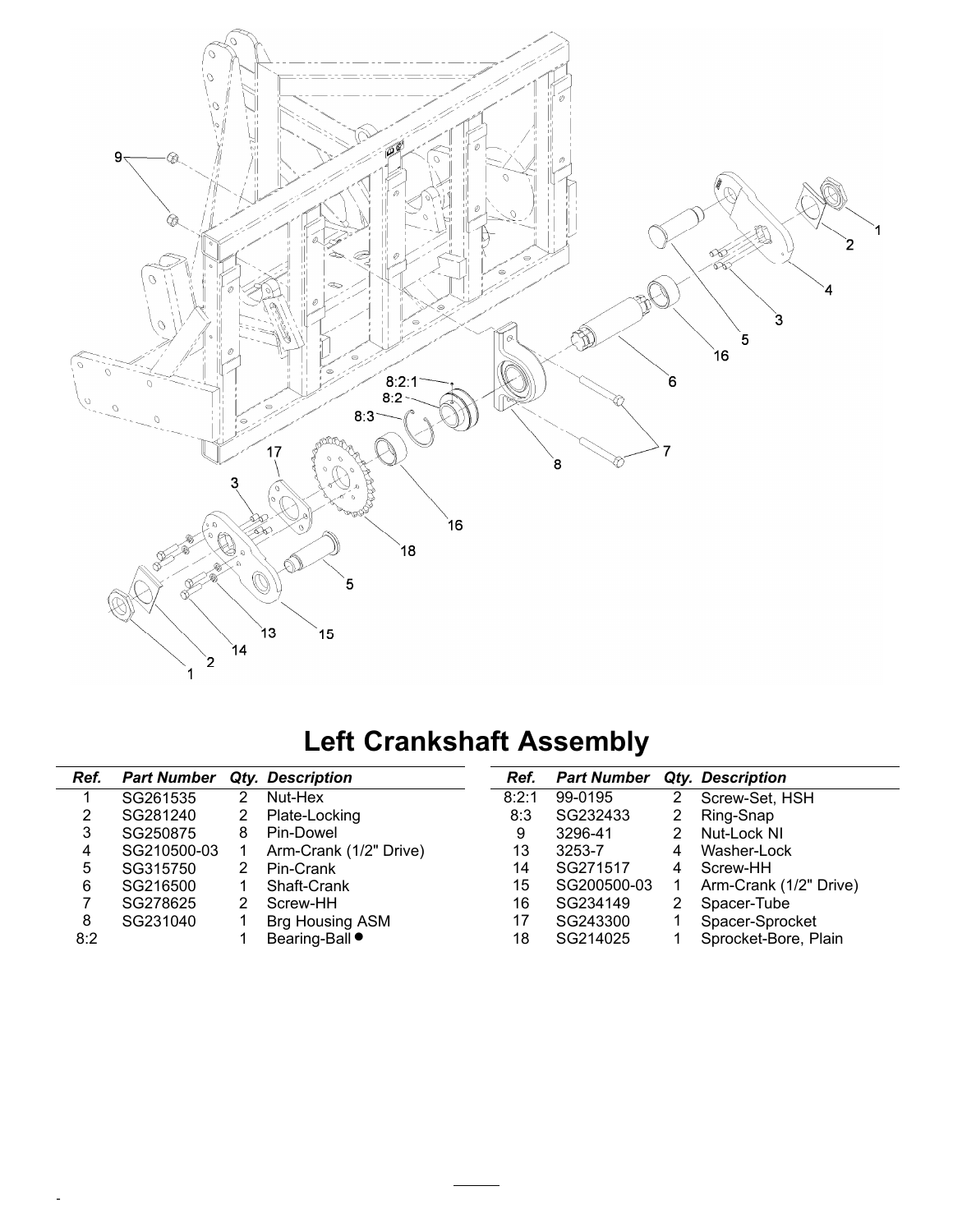

# **Center Crankshaft Assembly**

| Ref.  | <b>Part Number</b> |                | Qty. Description       |
|-------|--------------------|----------------|------------------------|
|       | SG261535           | 2              | Nut-Hex                |
| 2     | SG281240           | 2              | Plate-Locking          |
| 3     | SG250875           | 8              | Pin-Dowel              |
| 4     | SG210500-03        | 2              | Arm-Crank (1/2" Drive) |
| 5     | SG361375           | 2              | Nut-Hex Jam            |
| 6     | SG241753           | $\overline{2}$ | Washer-Crank, Clipped  |
| 7     | SG278625           | 2              | Screw-HH               |
| 8     | SG231040           | 1              | <b>Brg Housing ASM</b> |
| 8:2   |                    | 1              | Bearing-Ball ●         |
| 8:2:1 | 99-0195            | 2              | Screw-Set, HSH         |
| 8:3   | SG232433           | 2              | Ring-Snap              |
| 9     | 3296-41            | 2              | Nut-Lock NI            |
| 10    | SG216500           |                | Shaft-Crank            |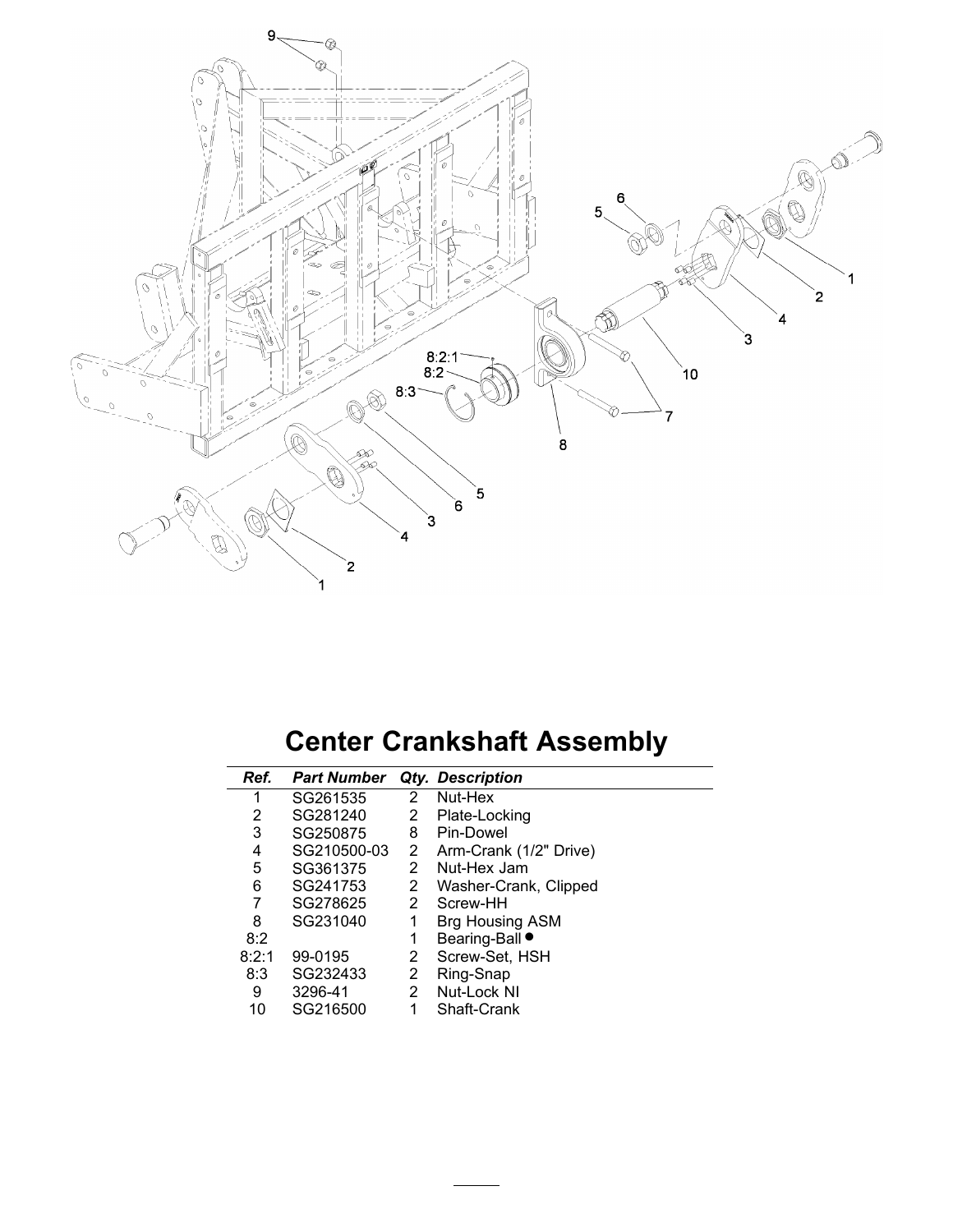

# **RH Crankshaft Assembly**

| Ref.  | <b>Part Number</b> |   | Qty. Description       | Ref. | <b>Part Number</b> |   | <b>Qty. Description</b> |
|-------|--------------------|---|------------------------|------|--------------------|---|-------------------------|
|       | SG261535           | 2 | Nut-Hex                | 8:3  | SG232433           | 2 | Ring-Snap               |
| 2     | SG281240           | 2 | Plate-Locking          | 9    | 3296-41            |   | Nut-Lock NI             |
| 3     | SG250875           | 8 | Pin-Dowel              | 10   | SG216500           |   | Shaft-Crank             |
| 5     | SG315750           | 2 | Pin-Crank              | 11   | SG214025           |   | Sprocket-Bore, Plain    |
| 6     | SG234149           | 2 | Spacer-Tube            | 12   | SG243300           |   | Spacer-Sprocket         |
|       | SG278625           | 2 | Screw-HH               | 13   | SG200500-03        |   | Arm-Crank (1/2" Drive)  |
| 8     | SG231040           |   | Brg Housing ASM        | 14   | SG271517           | 4 | Screw-HH                |
| 8:2   |                    |   | Bearing-Ball $\bullet$ | 15   | 3253-7             | 4 | Washer-Lock             |
| 8:2:1 | 99-0195            |   | Screw-Set, HSH         | 18   | SG210500-03        |   | Arm-Crank (1/2" Drive)  |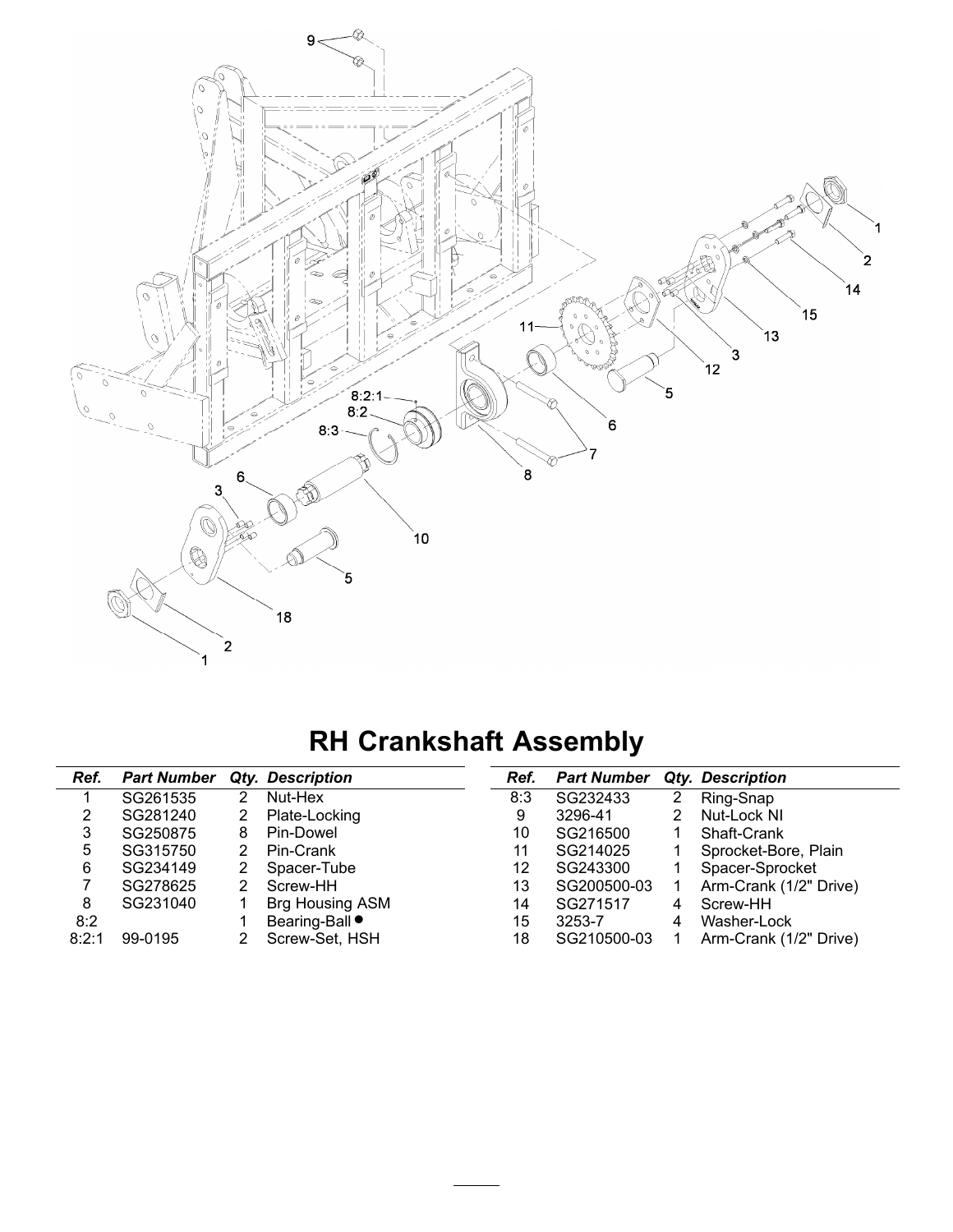

#### **RH Outside Crankshaft Assembly**

| Ref.  | <b>Part Number</b> |   | <b>Qty. Description</b> |
|-------|--------------------|---|-------------------------|
| 1     | SG261535           | 1 | Nut-Hex                 |
| 2     | SG281240           |   | Plate-Locking           |
| 3     | SG215000-03        | 1 | Arm-Crank               |
| 4     | SG211557           | 1 | Shaft-Stub, Outside     |
| 5     | SG241753           | 1 | Washer-Crank, Clipped   |
| 6     | SG361375           | 1 | Nut-Hex Jam             |
| 7     | SG278625           | 2 | Screw-HH                |
| 8     | SG231040           | 1 | <b>Brg Housing ASM</b>  |
| 8:2   |                    | 1 | Bearing-Ball ●          |
| 8:2:1 | 99-0195            | 2 | Screw-Set, HSH          |
| 8:3   | SG232433           | 2 | Ring-Snap               |
| 9     | 3296-41            | 2 | Nut-Lock NI             |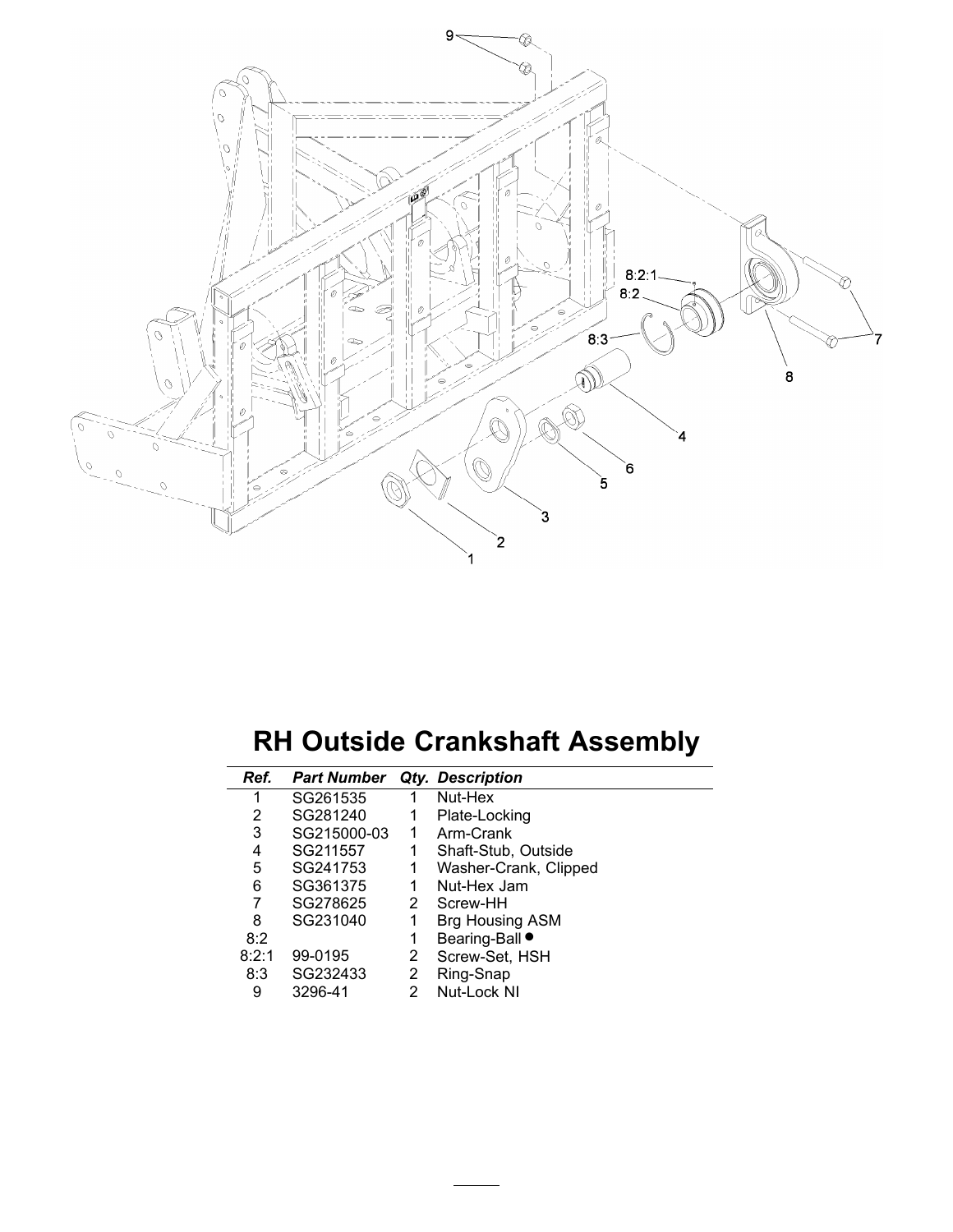

# **Connecting Rod Assembly**

| Ref. | <b>Part Number</b> |   | <b>Qty. Description</b> |
|------|--------------------|---|-------------------------|
| 1    | SG134125           | 4 | Stomper Arm ASM         |
| 1:1  |                    |   | Arm-Stomper Wa ●        |
| 1:2  | SG331112           | 2 | Bearing-Rod, Connecting |
| 1:3  | SG332334           | 2 | Ring-Snap               |
| 1:4  | SG340700           |   | Spacer-Rod, Connecting  |
| 1:5  | SG431012           | 4 | <b>Bearing-Ball</b>     |
| 1:6  | 32120-65           | 2 | Ring-Snap               |
| 1:7  | SG410290           |   | Bushing-Inner           |
| 8    | SG441240           | 8 | <b>Bushing-Outer</b>    |